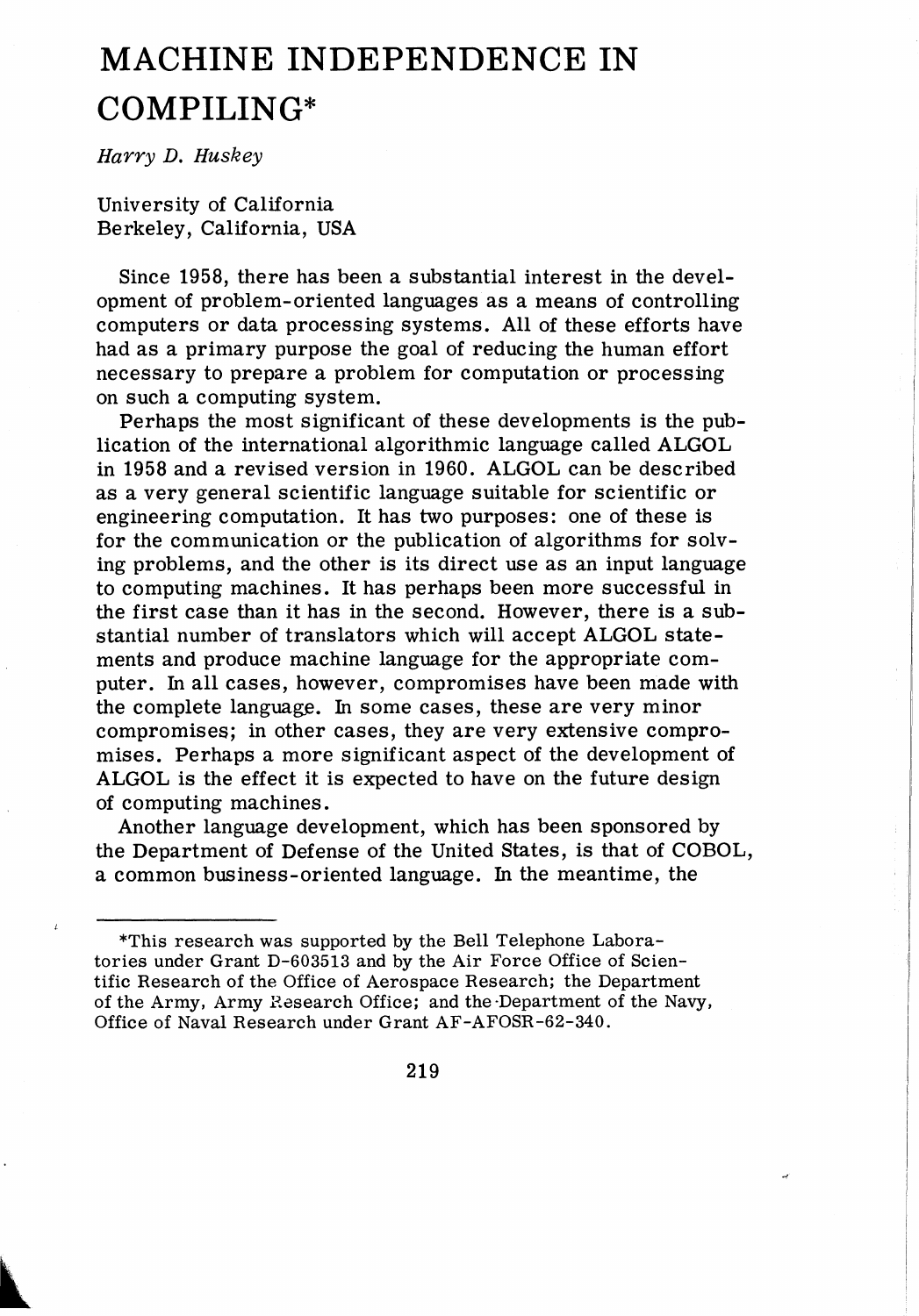problem-oriented language which has been used most Widely is the FORTRAN system, developed by the International Business Machines Corporation.

Simultaneous with the development of ALGOL 58, the author participated in the development of a problem-oriented language with a restricted field of application, namely that of simulation. In this particular problem there was no need for the various general features of ALGOL so a restricted language called NELIAC was developed and put into operation. This activity took place at the U.S. Naval Electronics Laboratory at San Diego. The unique feature of the NELIAC development has been that the translating system has always been written in the problemoriented language itself. Consequently, revisions were easy to make and the description of the compiler on punched cards or punched tape was the up-to-date documentation of the *system.*  Since this system was developed simultaneously with the development of the specifications of ALGOL 58, some of its features are more similar to ALGOL 58 than to ALGOL 60.

#### THE NELIAC SYSTEM

In the NELIAC system, it is possible to modify the command generators so that they will generate commands for a machine B on a computing machine A.

The original NELIAC system was written for a military computer called the Sperry-Rand M-460, and the first version generated commands for the same computer. Early in the development, the system which ran on the M-460 was modified so as to generate commands for the Datatron 205 and also for the Datatron 220. In another effort, the M-460 system was modified to generate commands for the CDC 1604.

With some help in the way of hand operations, the whole translating system was transformed from the M-460 to the Datatron 220 to obtain a NELIAC system which runs on the Datatron 220 and generates commands for the 220. The need for the hand operations arose primarily from the fact that the Datatron 220 is a decimal machine without access to binary bits, whereas the  $M-460$  is a strictly binary machine. In a similar way, the system was transformed onto the CDC 1604 so as to have a NELIAC system which would generate CDC 1604 commands on that computer.

In another effort, the NELIAC system on the M-460 was modi-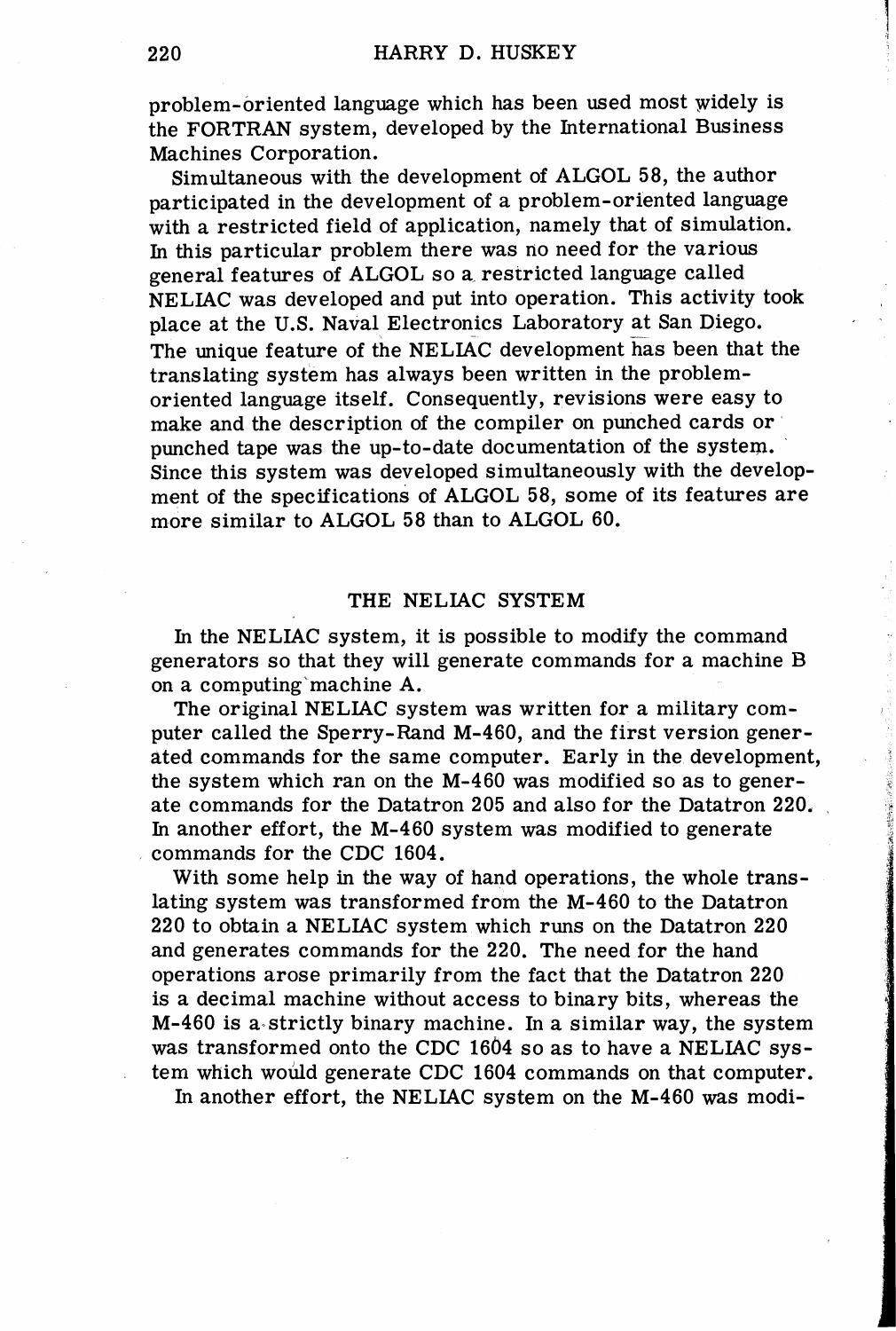fied so as to generate IBM709 commands, and in a boot-strap type operation, the whole compiler was transformed onto the IBM 709 computer. A version of this was developed which generated IBM 704 commands, and of course the 709 version runs on the 7090. Various features have been added to the 7090 system to take care of the special machine features available.

In each of these cases, the NELIAC system is written in its source language form and can be recompiled on the specific computer. Consequently, if some variation in the translator is desired for a particular purpose, this is easily accomplished with a minimum of man-hour effort.

In all this development, however, whenever a new machine is considered, it is necessary to change the command generators so that they will generate commands for the new machine. If the logic of the new machine is different, or if there are features which are of sufficient interest to be used, then perhaps even the logic of the compiling has to be modified to some extent. Thus, it may require as much effort as six man-months to establish a NELIAC system on a new computer.

## TRANSFERRING A COMPILER TO A NEW COMPUTER

Therefore, since new computers are going to replace old computers and it is very important that substantial programming efforts do not have to be done over again, it is of very considerable interest to be able to transform a compiling system onto a new computer without modifying the source language so that the body of the existing programming can be transferred onto the new computer as well. Programs written in ALGOL satisfy the restriction that they do not have to be revised in order to run on a new computer; however, all the current translators would have to be done again for any new computer. Therefore, one of the purposes of the activities described in this paper has been to minimize the man-hour effort required to transform a translating system onto a new computer.

In order to do this, the translating system has been conceptually divided into three major parts. The first part is called a preprocessor; the second part is called a translator; and the third part is called an assembly program. The preprocessor effectively takes care of identifiers and a few other features of the source language in such a way as to minimize the activities of the translator and the assembly program as faras identifiers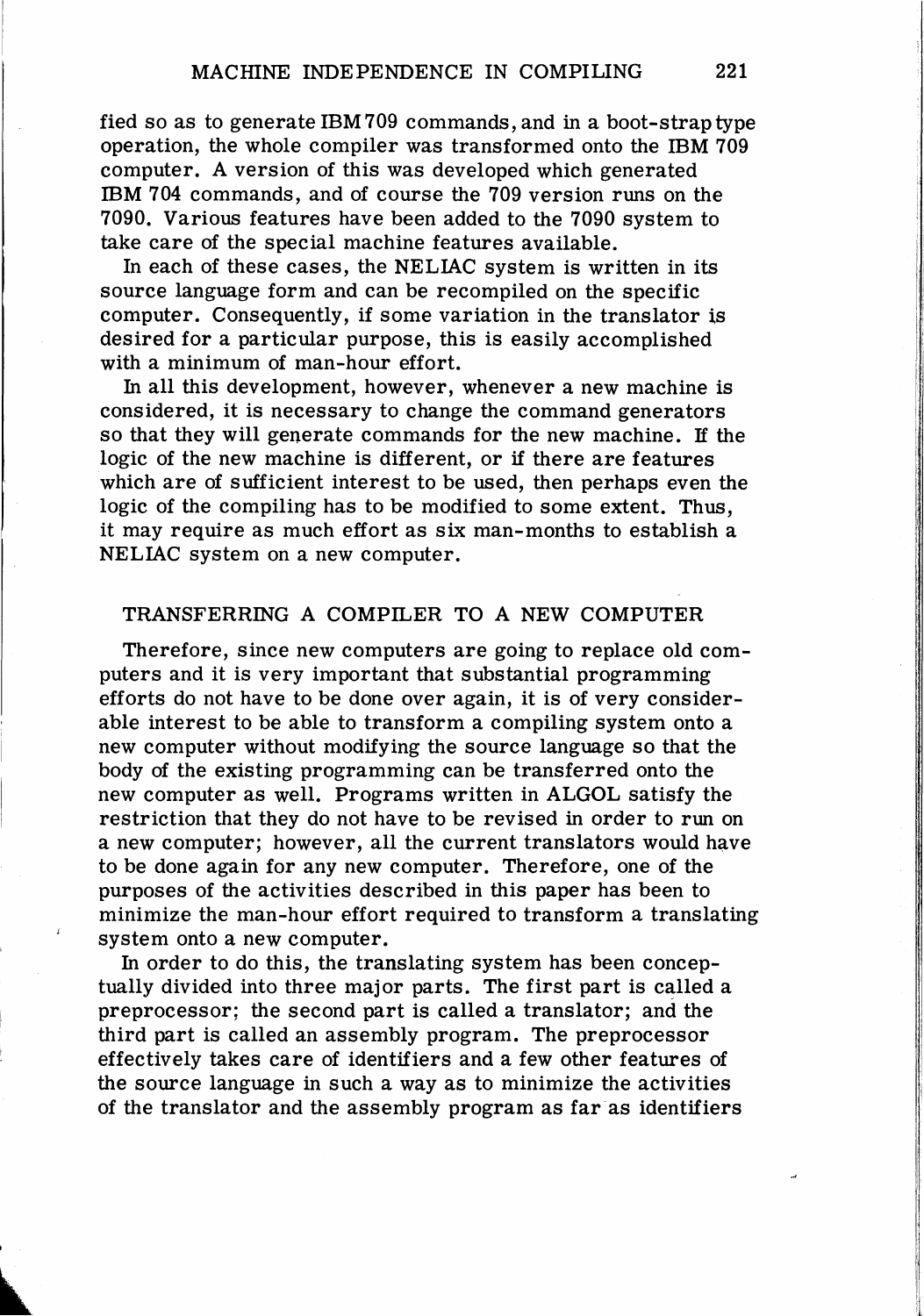are concerned. Thus, one could say that the preprocessor essentially converts general identifiers into relative addresses in an appropriate computer. Along with these relative addresses certain flag information is established, indicating for example whether the identifier is a label, or relates to real, integer or Boolean-type quantities. Thus, the assembly program can quickly compile a correct object machine program; the preprocessor makes almost no changes in the syntax of the source program. The translating portion of the system accepts the output of the preprocessor and effectively passes the identifiers on through without modification. The syntax of the statements, however, is processed completely so as to obtain a sequential list of operations appropriate for a computer in any of a large number of types. In other words, the output of the translator might be said to be a type of Polish string, in which identifiers and operations are developed in the order in which they must be considered in the object computer. The output of the translator is called an *intermediate language.* 

## CHARACTERISTICS OF THE INTERMEDIATE LANGUAGE

It is clear that if the intermediate language is to serve for a number of computers, then it must be as general as the most general of any of the machine languages of the object computer. Another way to state this is that any information present in the source language about the problem which can be used in assembling the final machine language must be carried over to the intermediate language. For example, if the intermediate language referred to a single accumulator, whereas one of the object accumulators had many accumulators, it would be difficult to write an assembly program which could analyze the intermediate language and decide how to distribute the activity among the several accumulators. Consequently, such information must be developed in the preprocessor and the translator, and must survive in the intermediate language form of the program. In the same way, information about index registers must not be collapsed in any way so that if a sufficient number of index registers are present in one of the object computers, then indices can be handled in an efficient way to solve the problem.

Consequently, the intermediate language is set up on the basis that there may be an infinite memory, that there may be infinitely many index registers, that there may be, in fact, infinitely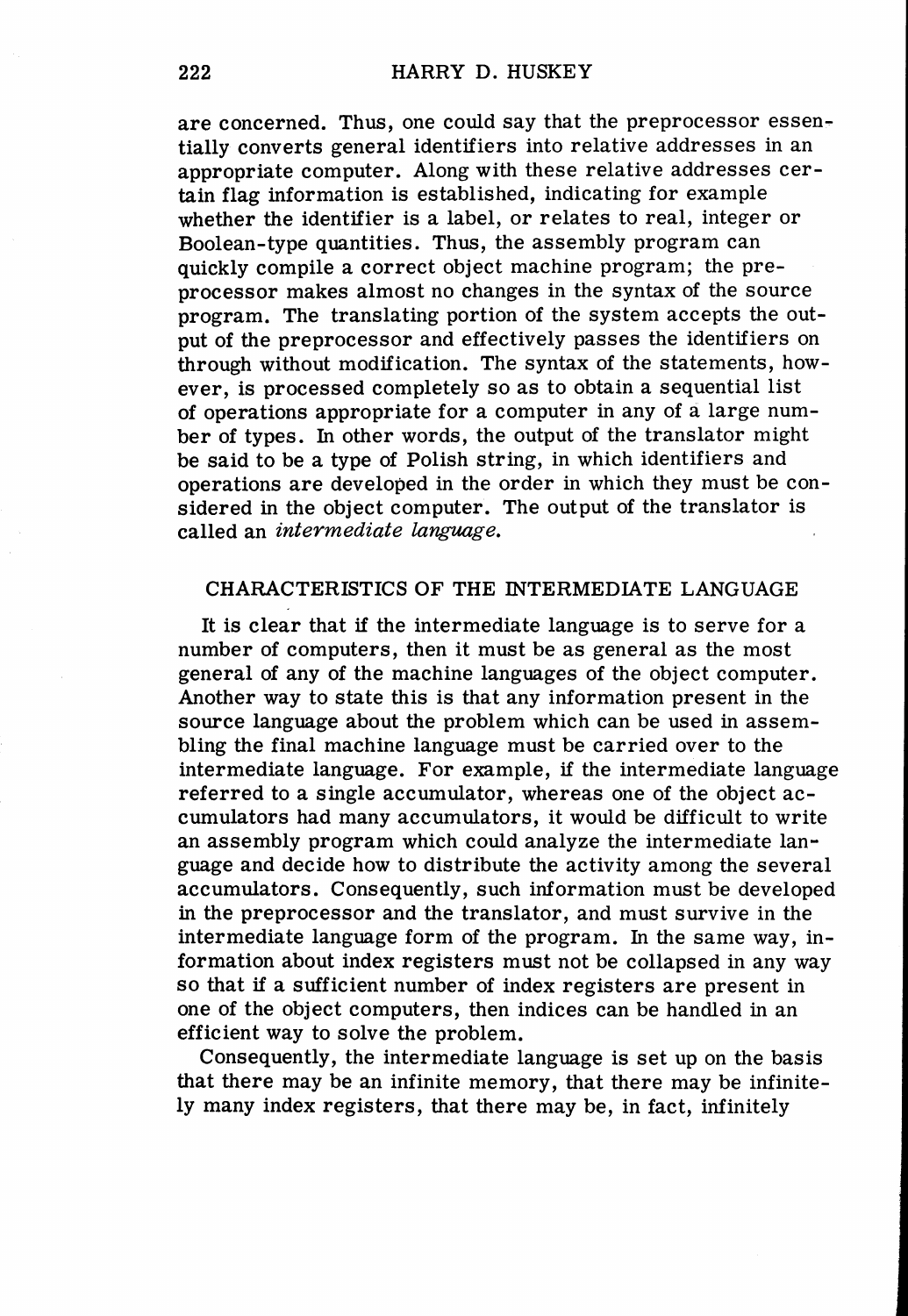many accumulators. In order to allow for extensions of the source language, there is provision for flagging the identifiers in the preprocessor so that the assembly program can be expanded to handle new types of identifiers. In this way more classes of variables may be considered than have been treated in the various problem-oriented languages. This "no limit" restriction on index registers and accumulators requires the possibility of variable length identifiers in the intermediate language. Consequently, simple identifiers, or ones that occur frequently in source problems, are represented in simple form, and as more and more variables are needed, then more lengthy identifiers may be used. Also, since this intermediate language must be machine independent, it is not feasible to talk about words. Thus the intermediate language deals with characters and groups of characters called identifiers, operators or flags. On the other hand, in order to obtain efficient operation, those symbols and operators which occur frequently are simply represented, and the first identifiers that appear in a problem are likewise simply represented. As the list gets longer, provision is made for more complicated representation for the identifiers.

## THE ASSEMBLY PROGRAM

The assembly program takes the output of the translator, or the so-called intermediate language, and transforms this into absolute machine code for a particular object computer. Consequently, a different assembly program is required for each computer.

The identifier which come from the earlier stages of the translation process are essentially in relative address form. In such cases the assembly program simply adds a base address to these identifiers and uses this as the address for the appropriate object computer. General sequences of arithmetic operations which appear as output of the translator must be transformed into the appropriate machine language commands for the object computer. In some cases the command specified in the intermediate language may not correspond to simple one-command operations in the object computer. For example, the variables being processed may be real and the arithmetic operations need to be floating point, whereas the object computer mat be a fixed point machine. In this case the assembly program develops the appropriate memory reference commands to obtain the oper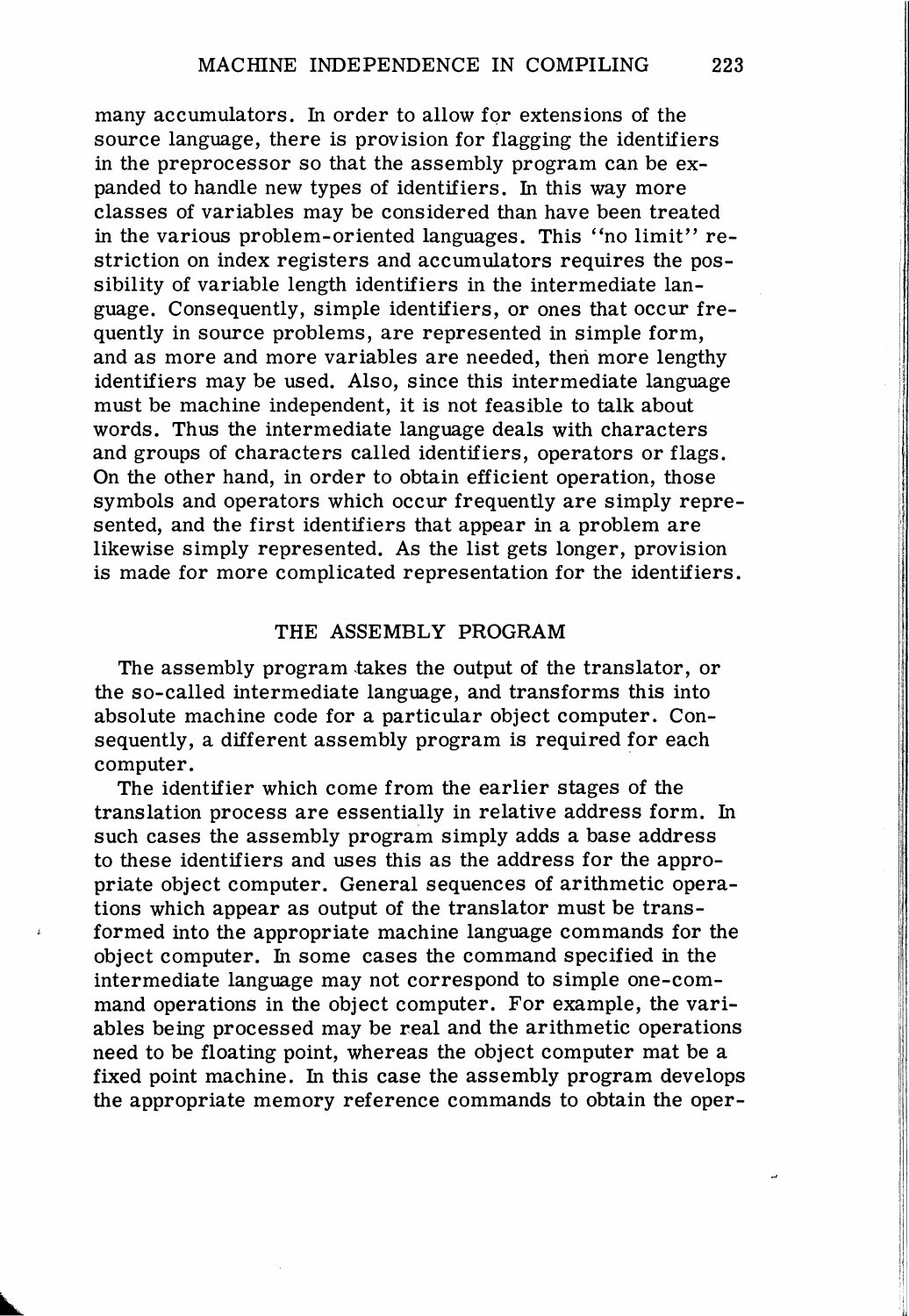ands and generates the subroutine transfer into a program which will do the floating point arithmetic operation.

As another example, it may be that there are nested parenthetical expressions (in an arithmetic statement) requiring the use of several working addresses or several accumulators. The intermediate language is set up on the basis that there are infinitely many accumulators, so as the nesting takes place the computation may move from one accumulator to the next. If the object computer has only one accumulator, then it is necessary that the assembly program generates "store in working address" commands and corresponding commands which will assemble these results as the closing parentheses occur. Also the object computer may have none, a few, or hundreds of index registers. Consequently, if the source language problem deals with subscripted variables, then the development of index operations may be quite different in one object computer as compared to another.

On the other hand, there are certain operations which the assembly program must do which are very similar in all computers. For example, there are transfers of control or subroutine transfers which are to absolute locations which cannot be determined in advance. This is true of transfers into future locations (not yet assembled), in that the number of commands down to that future position may vary substantially from one computer to another. Hence, the assembly program must keep lists of so-called future addresses or develop transfer vectors which will take care of these connections. This operation may be done in essentially the same way in any of a number of different computers.

## TRANSFORMING THE SYSTEM ONTO A NEW COMPUTER

If it is desired to transform the system onto a new computer, it is only necessary to rewrite the assembly program for the new computer. Once this assembly program has been completed, then the preprocessor and the translator may be processed on any computer for which the translation system exists, so as to obtain them in the intermediate language form. This intermediate language form may then be assembled on the new computer. Then one has a preprocessor, translator and assembly program which will run on the new computer and any problems stated in the appropriate source language may be processed on the new system.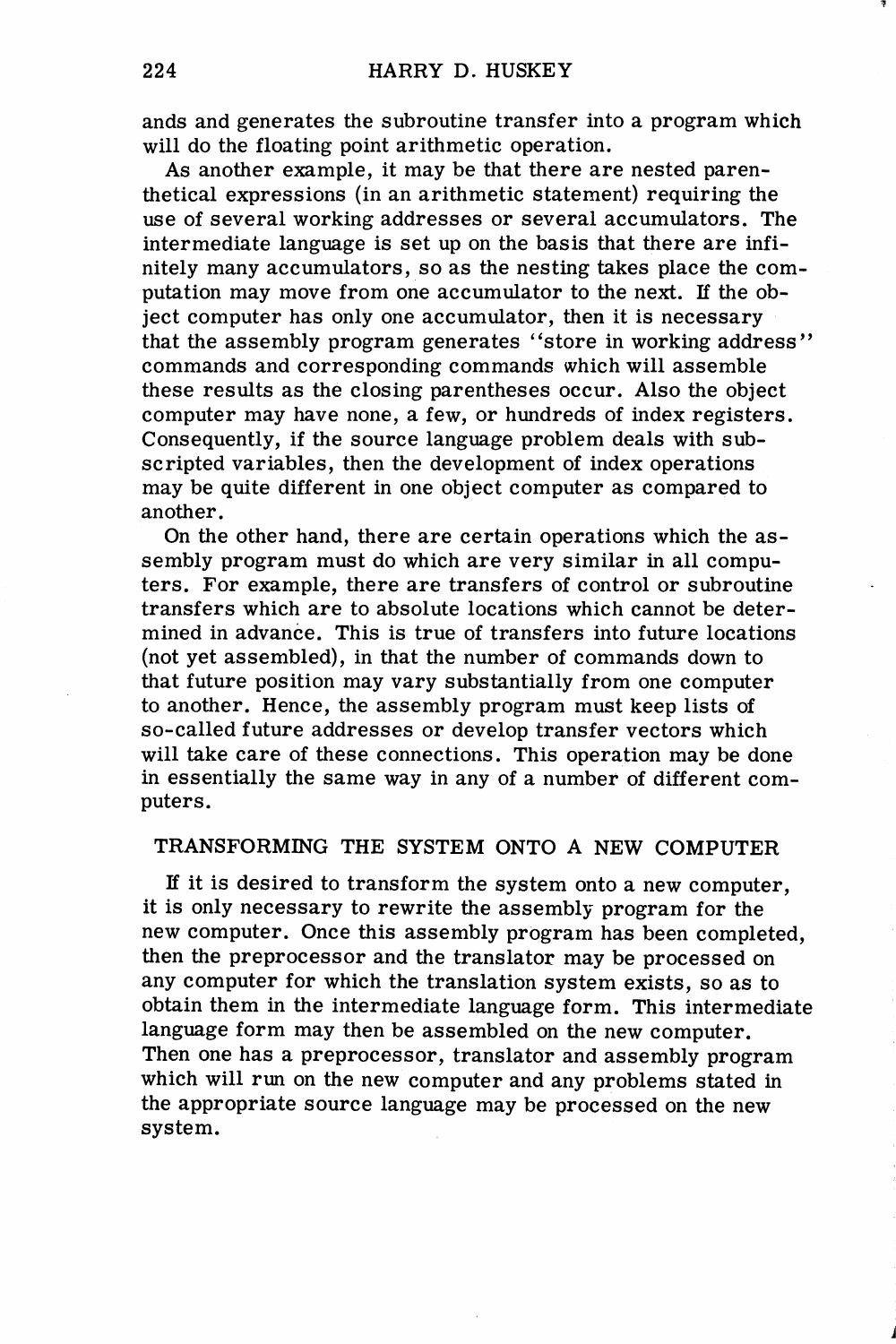Actually, the assembly program on the old computer may be modified so as to generate new computer commands on the old computer. In this way the "bookkeeping" portions of the assembly program need not be hand written for the new computer. The intermediate language version of the assembly routine may then be processed by the modified assembly program on the old computer. The output is an assembly program which runs on the new computer and transforms intermediate language statements into new computer code.

## THE ANALYZER

In the statement of a problem in a language like ALGOL there is considerable redundancy, particularly between declarationtype statements and the way the corresponding variables are handled in the body of the program. This has led to the study of a proposed analysis system which will look at the ordinary statements of a program and will attempt to generate the appropriate declaration statements.

There are two schools of thought about the merits of doing this. One school says that the redundancy in the statement of the problem is of importance because this allows the translator to detect errors in a problem. The other school of thought says that, if a person is to move on to more and more complicated situations, it is necessary that the language that he uses be efficient.

In the current approach to this analysis problem, the idea is to analyze the statements of the problem and generate appropriate declaration statements whenever no ambiguity is involved. In cases where it is not quite clear what declaration should be made, that which would most frequently be correct will be made; the information will be printed out indicating to the operator that such a declaration has been made but that there might be some question about it being the proper one. In this way, an operator can program a large problem, run it through the analysis program, and get a list of questionable declarations which he can review for correctness. This analysis routine will also inspect multiply-subscripted variables and decide how to handle index registers. This allows the possibility of carrying values for a particular index appearing as a subscript in a number of different positions. For example, in a doubly-subscripted variable, a single index in the first position will mean one thing, whereas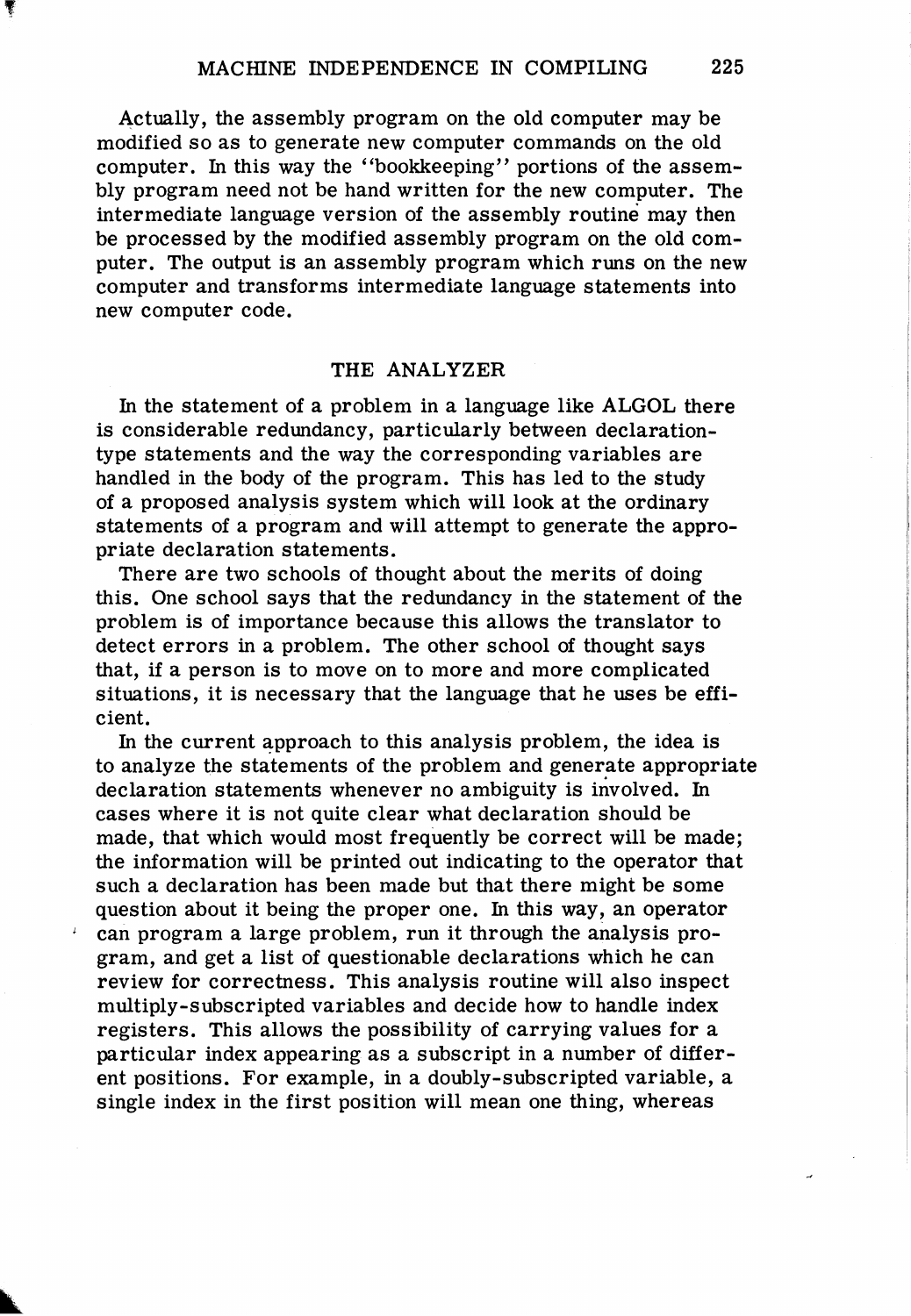the same index in the second position will mean a different thing. In one case, it is the element in the row; in the other case, it is the column in the array. If the analysis system detects such use of the index register, then it can issue index modification statements which will carry both values of the resulting index and for any incrementation increment each one in the appropriate way. In this way, in the current state of the computing machine art, more efficient object programs can be compiled than can be compiled by the more general conventional way of multiplying the indices in the various positions by the appropriate constants.

All the inspection of the source program for consistency and for obeying of syntactical rules is moved up into this analysis program. This permits the preprocessor translator and assembly programs to run at maximum speed.

## THE TRANSLATOR

The translator inspects the syntactic aspects of the output of the preprocessor and transforms it into something more or less equivalent to a Polish string.

Thus, the various operators, separators and bracketing symbols are all ranked. These are processed from left to right and, depending upon rank, either intermediate language commands are developed in the output or entries are made in a stack. With each addition to the object program the rank of the last entry in the stack is inspected to determine whether processing continues with the source language or with the last entry in the stack.

The intermediate language has been designed in such a way that the commands for the output are all obtained from a table. This means that the translation process runs exceedingly fast. For example, speeds above  $20,000$  per minute can be expected from currently available commercial high-speed computers.

In fact, by proper preprocessing and analysis, translations may be combined with assembly.

## A PRACTICAL SYSTEM

The conceptual division into analyzer, preprocessor, translator and assembler is convenient for exposition purposes, or for purposes of task assignment in a group effort. However,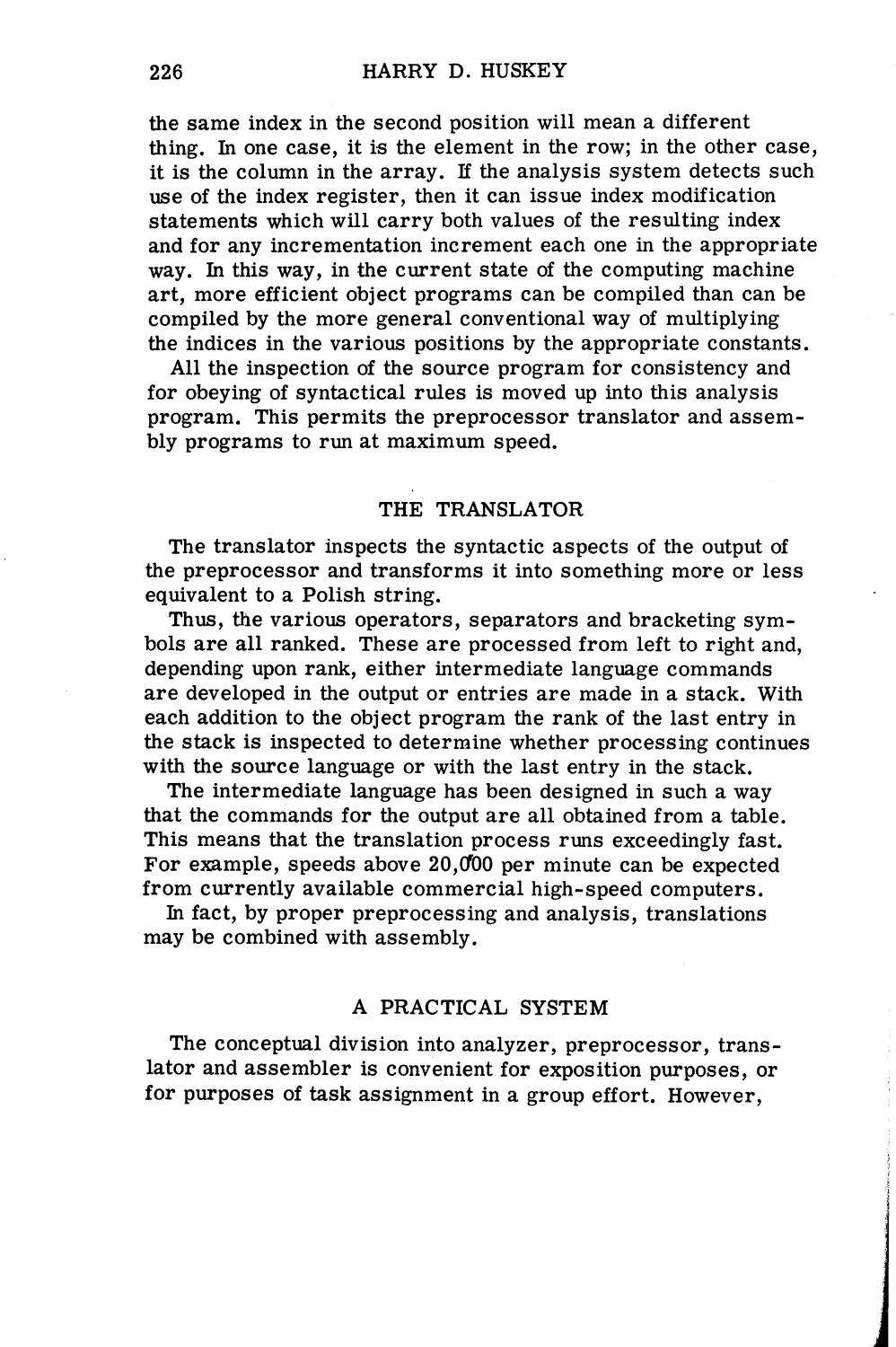since much of the action during assembly is still computer independent, another approach is suggested.

A basic subset of ALGOL is chosen including assignment statements not using multiply and divide operators nor parentheses. Procedures without recursion, with no arguments, are used. Only integral-type variables are used. Boolean quantities are represented by zero and non-zero integers. To this is added a declaration of the number of characters per word. A concatenation operator and a first-character operator are added to the system. Two undefined procedures named READ and WRITE are included. READ brings the next line of input (next card or characters from a typewriter down to a carriage return) and WRITE records on an output medium one line of characters.

Suppose this language is called L. A translator,  $T_r^A$ , for this language L is required on some computer, A. An important point is that this translator is also written in its basic language L (subset of ALGOL with extensions). All translators written in this basic language can be transformed into machine language for computer A by translator  $T_r^A$ .

In order to transform a body of coding in language L into programs on a new computer, B, a new translator,  $T_r^B$ , is required. This is accomplished by modifying the command generators of translator  $T_r^A$  so as to generate commands for computer B. The magnitude of this task is less than one expects due to the simplified basic language L, which is such that the command generation is a table-look-up "process. Thus, by replacing the tables of  $T_{\rm L}^{\rm A}$ , a translator  $T_{\rm L}^{\rm B}$  is obtained which runs on computer A and generates commands for computer B.

The translator  $T_r^B$  is processed by translator  $T_A^A$ , obtaining a translator  $T^B_B$  in the machine language of computer B. This translator will generate programs for computer B.

In this transferring to computer B the procedures READ and WRITE must be hand written in the machine language of computer B.